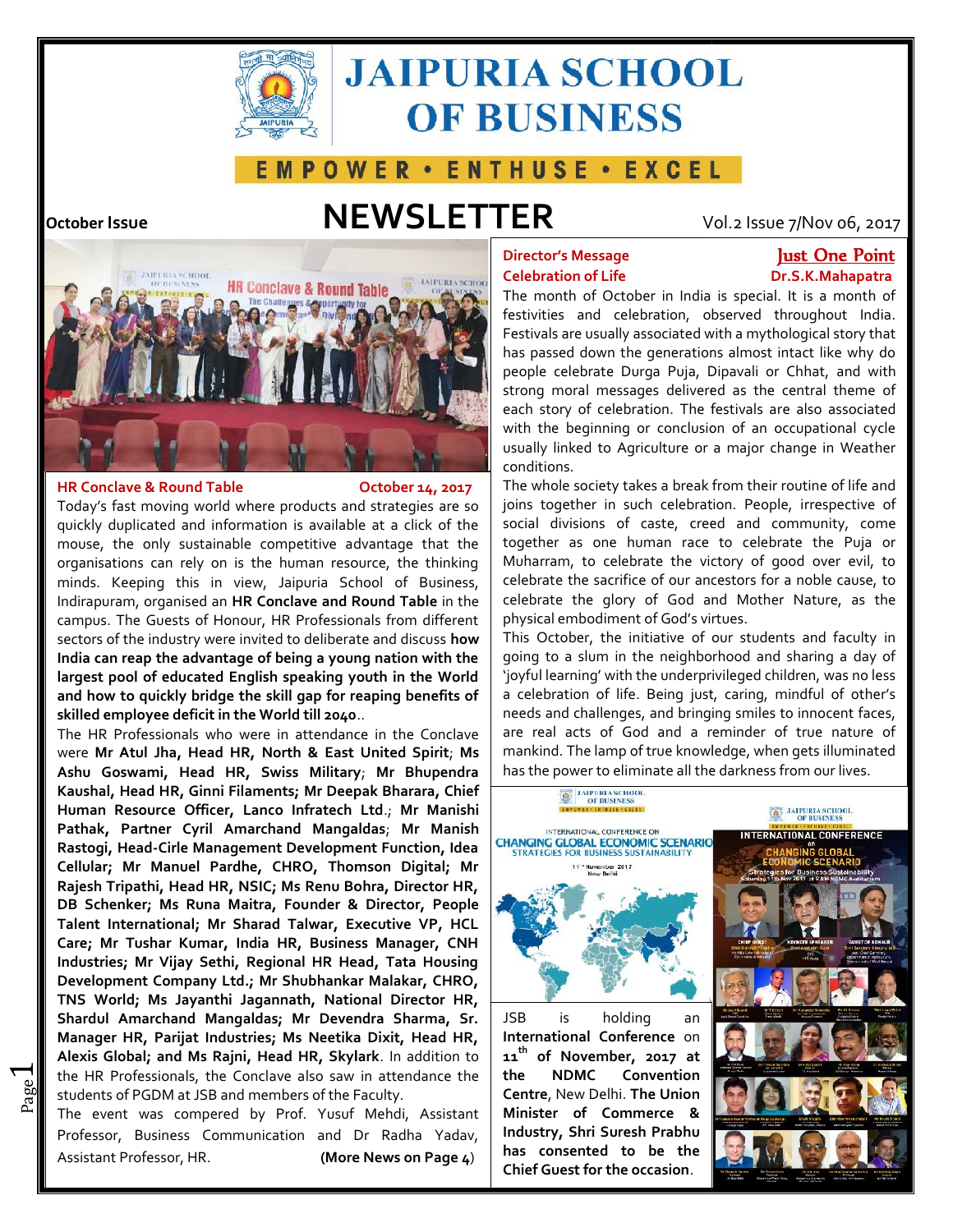

#### **Diwali Celebration CELED 17, 2017 "Bringing Smiles this Diwali"**

The Cultural Club of the institute under the aegis of the **Centre for Creativity and Innovation**, organised a **special Diwali** celebration this time wherein the students and members of the faculty and staff celebrated Diwali in a unique way with the children living in the slums in Vasundhara.

The activity served two purposes. First, it brought smiles on the faces of those  $\int_{0}^{1}$ children who otherwise don't get to even celebrate festivals and secondly, the activity successfully brought out the creative talent inherent in those kids. The children first decorated the raw diyas using colours and some other stuff like frills, glitters, sketch pens etc. and then they designed Diwali cards. It was a fantastic experience to see how talented these kids were! Some of them even taught the  $\frac{1}{2}$ teachers how to draw cards and design diyas. The seriousness towards the tasks and enthusiasm exhibited by the kids were truly encouraging. mbers of the faculty and staff celebrated Diwali in a unique way with the<br>living in the slums in Vasundhara.<br>vity served two purposes. First, it brought smiles on the faces of those<br>who otherwise don't get to even celebrat t decorated the raw diyas using colours and some other stuff like frills,<br>tch pens etc. and then they designed Diwali cards. It was a fantastic<br>to see how talented these kids were! Some of them even taught the<br>w to draw ca



#### **Faculty News**

 $P_{{\rm age}}$ 2



#### **International Conference at JMI**

**Dr. Timira Shukla**, Professor & Dean Academics, **was invited to chair** the technical  $\|$ session at the **Second International Finance**  $\parallel$  **Sing Conference organised** by the **Centre for** by **Management Studies, Jamia Millia Islamia,** New Delhi on 11<sup>th</sup> October, 2017.

A Research Paper written by Dr. Shukla was  $\parallel$   $_{\sf Th}$ also accepted at the Conference for presentation and publication. on 11<sup>th</sup> October<br>Paper written<br>pted at the

**Prof.** Surabhi Singh, Associate Professor of Marketing, got her Research the state of the state Professor of Marketing, got her Research Paper titled "**Role of Business Analytics in Management Education**" published "**Role Education**" in *International Journal of Business Management Insight and Transformations*, Vol. 3, Issue 2, 2017.

#### **Expert Speak October 13, 2017 "Career Planning"**

**Mr Kalyan Kumar, AVP – HR, Reliance Power** and a certified HR professional with over 24 years of experience in HR held an interactive session with JSB students.

The speaker discussed about the skills required to achieve the brightest career. He also emphasised the importance of self realisation in order to be able to achieve success in life over 24 years of experi<br>
interactive session with J<br>
The speaker discussed<br>
required to achieve the<br>
also emphasised the

### **"Being Healthy"**

### **Expert Speak October 14, 2017**

The institute held a Guest talk on "Being Healthy", as a side track during the HR The institute held a Guest talk on "Being<br>Healthy", as a side track during the HR<br>Conclave on 14<sup>th</sup> October, 2017. The session was conducted by the **Ultra Man Mr.** was **Abhishek Mishra** who is a two-time Ironman title winner and has successfully completed the Ultra man competition in Florida. Mr. Mishra talked about the benefits of staying healthy and active - whatever resolutions are prepared through the thinking minds may be implemented only through active and healthy bodies. title winner and has successfully completed<br>the Ultra man competition in Florida. Mr.<br>Mishra talked about the benefits of staying<br>healthy and active - whatever resolutions are<br>prepared through the thinking minds may be<br>imp

The purpose of organising the session was to motivate the students of JSB to stay healthy physically and consequently be healthy mentally and emotionally. A healthy and fit body is relatively more capable of coping up with the stress of today's VUCA world.



PGDM First year students **Sakshi Dwivedi, Ruchi Singh, Akriti Chaturvedi, and Pragati Singh** represented the institute at a **Debate Competition** organised by the Samvaad Pacific Institute of **Management.**.

The teams from JSB exhibited great oratorical skills and were applauded by the audience. Our student **Sakshi Dwivedi** won the second prize in the **Best Individual Speaker** category.

**The institute congratulates the**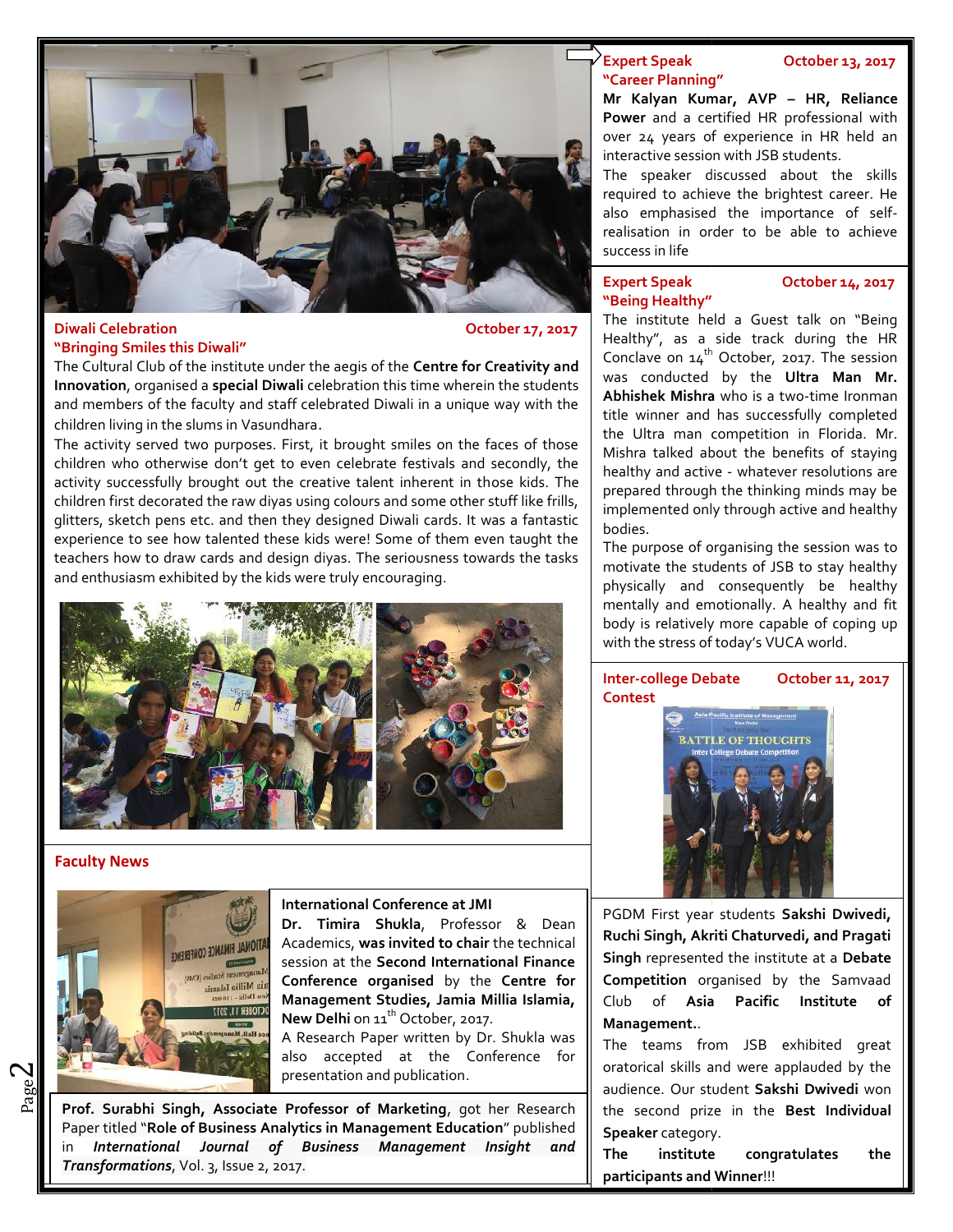#### **Rashtriya Ekta Diwas October 31, 2017**



**Session on "Artificial Intelligence" October 24, 2017 Session onOctober** 

The students of JSB got an opportunity to attend an **interactive** | <sup>On tr</sup> **session on "Artificial Intelligence (AI)**" organized by AIMA with **Prof. (Dr.) M.M.Pant**, known to have pioneered the development of computer learning system, with a strong background in Physical Sciences including mathematical techniques and computer applications.

The talk began with the conceptual framework and explanation of why and how these intelligent technologies will impact our future. Specific attention was given to management and possible implications for both management practice and management education. Finally, the criticality of lifelong learning as the most important response mechanism was emphasized.



#### **Faculty Development Programme**

**October 28,** 

A workshop on "**Blogging and Content Creation**" was organized at **Allack**<br>the campus of JSB under the aegis of the Jaipuria Group of **RI** the campus of JSB under the aegis of the Jaipuria Group of Institutions. **The trainer for the workshop was Mr Prateek Modi, who is a seasoned digital marketing professional, trainer and budding entrepreneur** with over 9 years of experience in the digital students marketing industry. Institutions. The trainer for the workshop was Mr Prateek Modi,<br>who is a seasoned digital marketing professional, trainer and<br>budding entrepreneur with over 9 years of experience in the digital<br>marketing industry.<br>Blogging

 $\frac{20}{20}$  part of success of any organisation as they help not only in  $\frac{1}{20}$ Blogging, earlier used as a unique platform to share a person's thoughts, feelings, opinions or experiences, has now grown into something very crucial in the social media platform. Similarly, content creation is yet another very important tool that helps build a brand. Both blogging and content creation have become an integral increasing the visibility of brands but also help these organisations put forth their visions and missions clearly. yet another very important tool that helps build a<br>ng and content creation have become an integral<br>f any organisation as they help not only in **Excertive Development Programme October 26, 2017**<br> **Excertive Development Programme**<br>
A workshop on "Blogging and Content Creasion" was organized at<br>
Institutions. The trainer for the workshop was Mr Prateck Modi, with pe **Exercise 18 And Solution** to share a person's digital marketing professional, trainer and privation with over 9 years of experience in the digital disturbed as a unique platform to share a person's pinions or experiences,

The workshop was attended by the faculty community of all institutions under the Jaipuria Group of Institutions.

**National Unity Day (Rashtriya Ekta Diwas**) was celebrated at the institute with enthusiasm. It was organised by the **Cultural Club of JSB under the Centre for Diversity and Inclusiveness**.

31<sup>st</sup> of October is celebrated as Rashtriya Ekta Diwas across the nation to commemorate the birth anniversary of Sardar Vallabhbhai Patel who contributed majorly in unifying the country. It was introduced by the Government of India in 2014 with the aim of celebrating this event every year on the birthday of Sardar Patel. **Diversity and Inclusiveness**.<br>
31<sup>st</sup> of October is celebrated as Rashtriya Ekta Diwas across<br>
the nation to commemorate the birth anniversary of Sardar<br>
Vallabhbhai Patel who contributed majorly in unifying the<br>
country.

On this day, the students and the members of the faculty at JSB took a pledge to always stand united as a nation irrespective of region, religion, culture, language, political affiliation, or race. The Cultural Club organised a diversity walk, too, to bring forth the fact that no matter how diverse  $\blacksquare$ we are but still we stand united as a nation. affiliation, or race. The Cultural<br>walk, too, to bring forth the fact<br>we are but still we stand united a



**Art Exhibition by Ritu Garg & Oshin Dhiman**

**Organised by Students of JSB**

**OCTOBER 14, 2017**



One of the students of JSB, **OSHIN DHIMAN**, a student of first year also participated in the Art Exhibition and showcased her drawings which were very well appreciated by the audience.



**RITU GARG** follows her passion with pencils and colours. She with pencils and colours. She **with pencils and colours.** She gives her happiness. The  $\mathcal{F}$ of JSB helped showcase her talent to the world during the HR Conclave held at the campus.